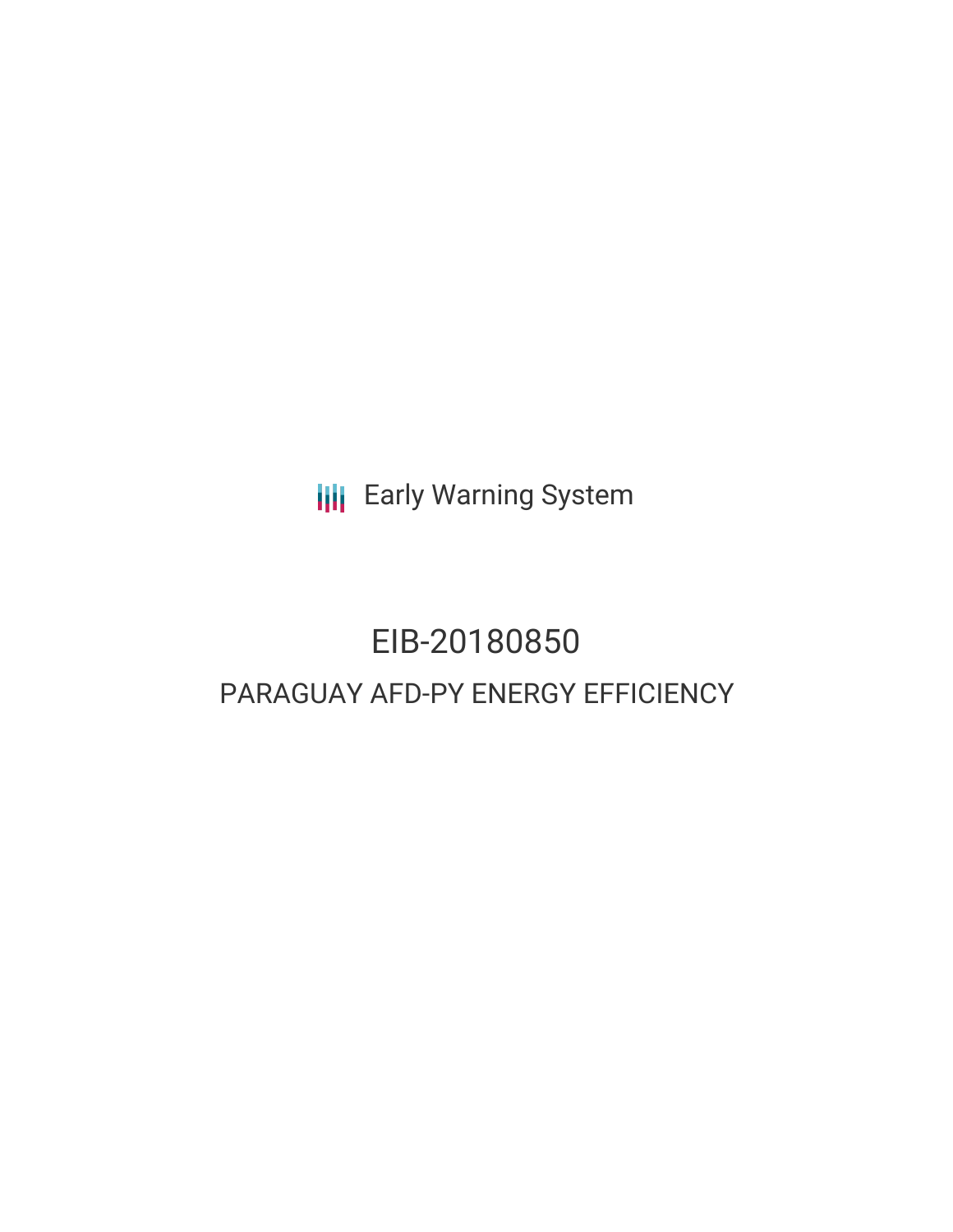

#### **Quick Facts**

| <b>Countries</b>               | Paraguay                            |
|--------------------------------|-------------------------------------|
| <b>Financial Institutions</b>  | European Investment Bank (EIB)      |
| <b>Status</b>                  | Approved                            |
| <b>Bank Risk Rating</b>        | FI                                  |
| <b>Voting Date</b>             | 2019-10-14                          |
| <b>Borrower</b>                | ACCEPTABLE BANK(S)                  |
| <b>Sectors</b>                 | Energy, Finance, Industry and Trade |
| <b>Investment Type(s)</b>      | Loan                                |
| <b>Investment Amount (USD)</b> | \$20.00 million                     |
| <b>Project Cost (USD)</b>      | \$20.00 million                     |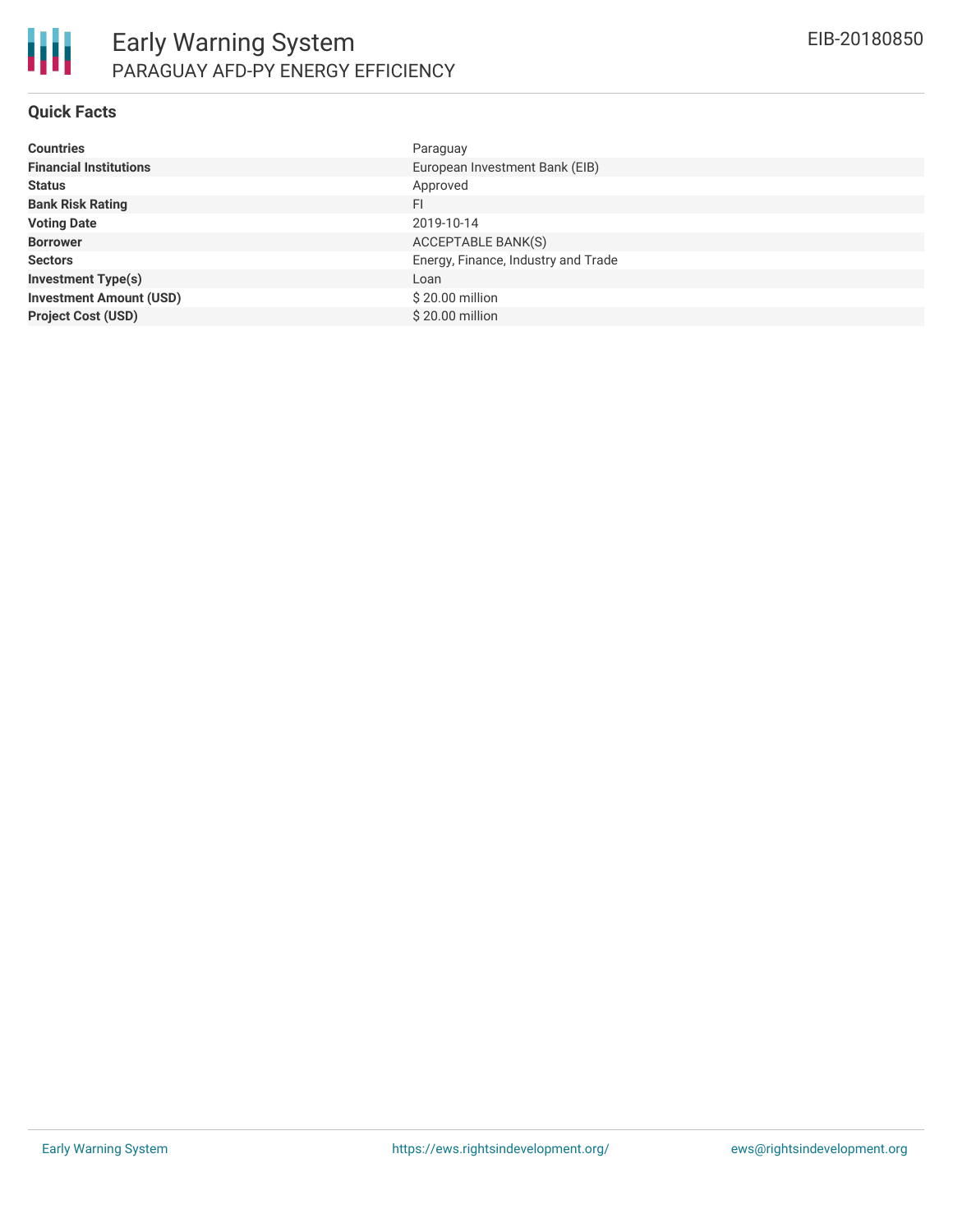

### **Project Description**

The project consists in a global Loan for Energy Efficiency (EE) investments in industrial small and medium-sized enterprises (SMEs), through a public development bank in Paraguay.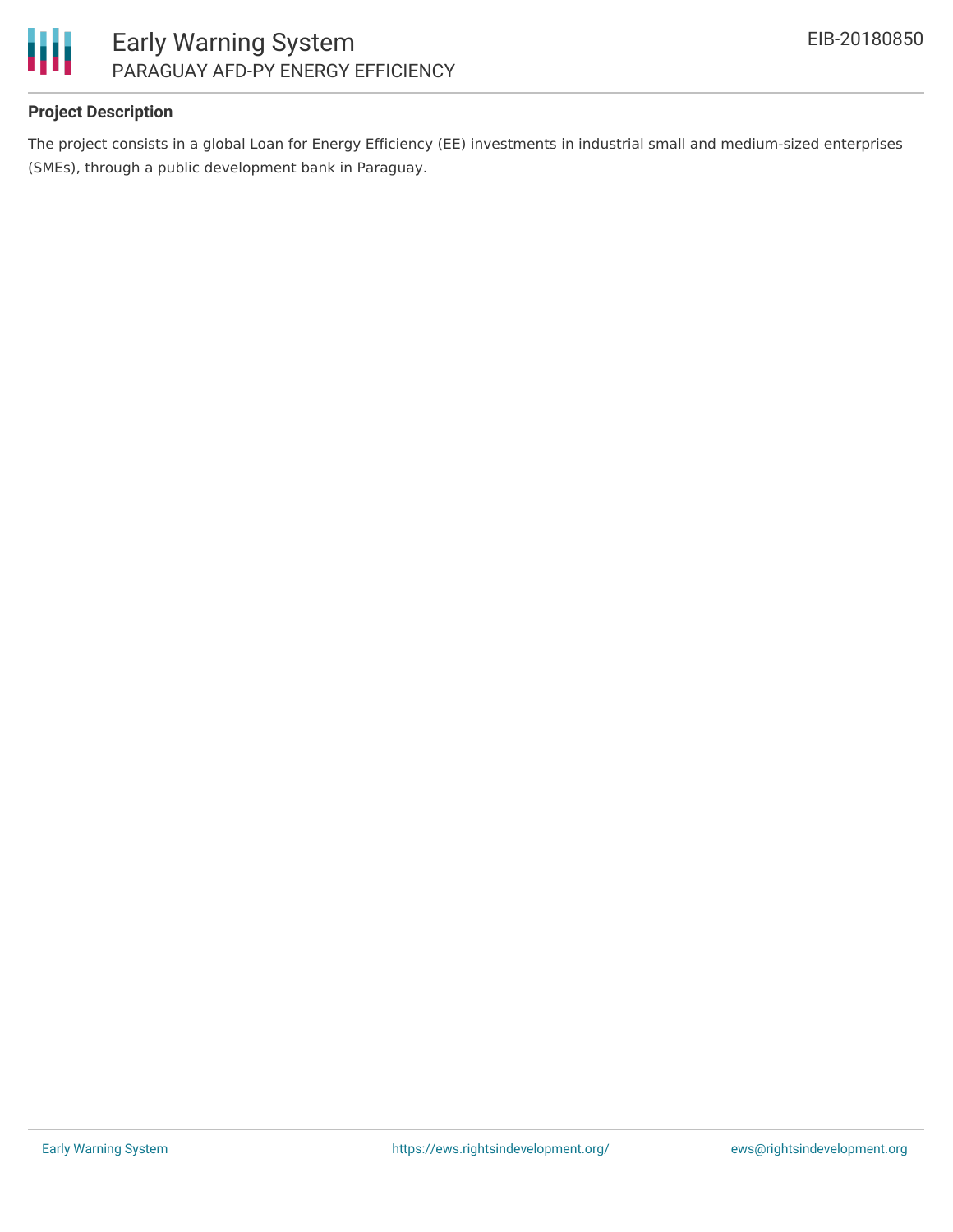

## **Investment Description**

European Investment Bank (EIB)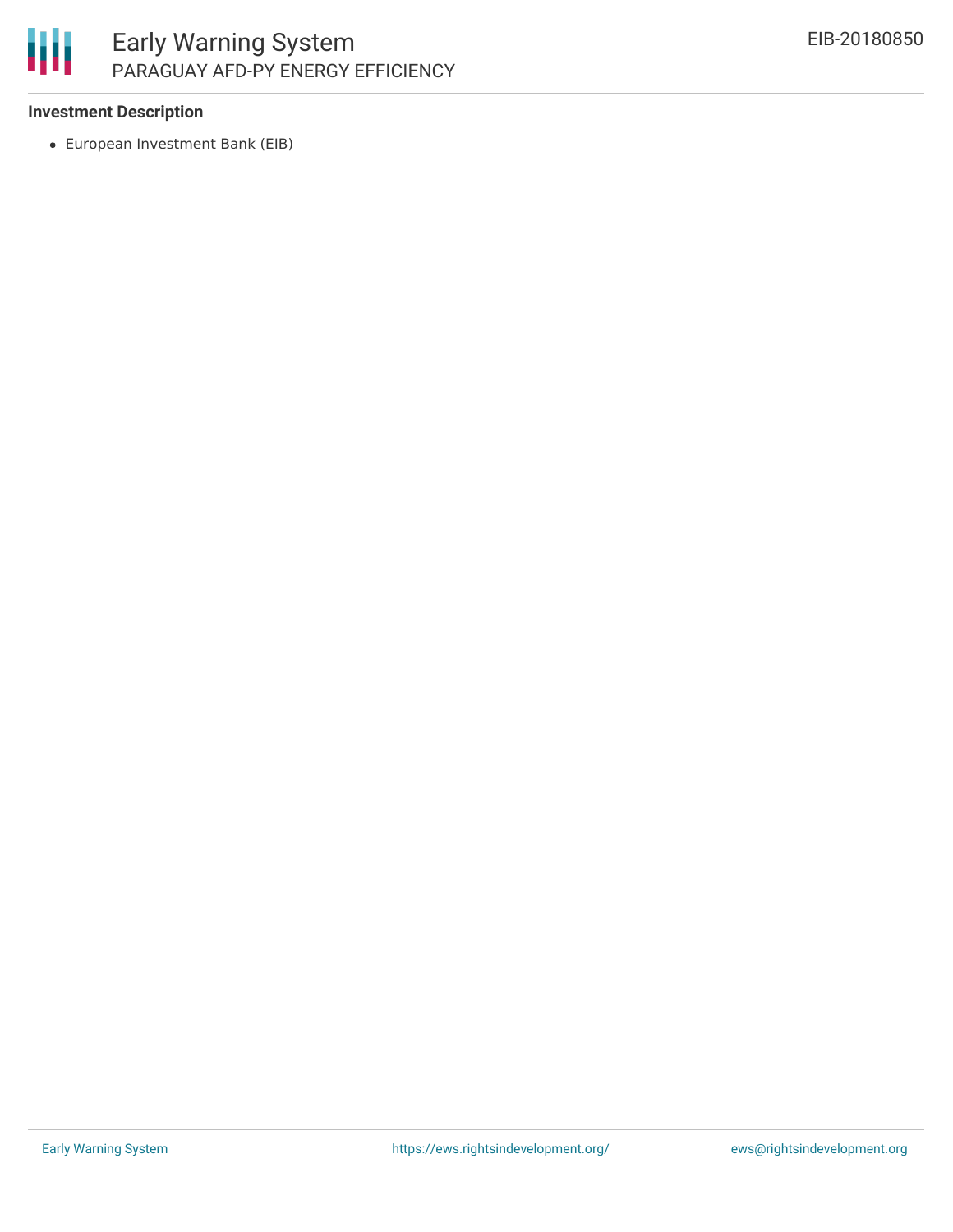## **Contact Information**

#### ACCOUNTABILITY MECHANISM OF EIB

The EIB Complaints Mechanism is designed to facilitate and handle complaints against the EIB by individuals, organizations or corporations affected by EIB activities. When exercising the right to lodge a complaint against the EIB, any member of the public has access to a two-tier procedure, one internal - the Complaints Mechanism Office - and one external - the European Ombudsman. A complaint can be lodged via a written communication addressed to the Secretary General of the EIB, via email to the dedicated email address complaints@eib.org, by completing the online complaint form available at the following address: http://www.eib.org/complaints/form, via fax or delivered directly to the EIB Complaints Mechanism Division, any EIB local representation office or any EIB staff. For further details, check:

http://www.eib.org/attachments/strategies/complaints\_mechanism\_policy\_en.pdf

When dissatisfied with a complaint to the EIB Complaints Mechanism, citizens can then turn towards the European Ombudsman. A memorandum of Understanding has been signed between the EIB and the European Ombudsman establishes that citizens (even outside of the EU if the Ombudsman finds their complaint justified) can turn towards the Ombudsman on issues related to 'maladministration' by the EIB. Note that before going to the Ombudsman, an attempt must be made to resolve the case by contacting the EIB. In addition, the complaint must be made within two years of the date when the facts on which your complaint is based became known to you. You can write to the Ombudsman in any of the languages of the European Union. Additional details, including filing requirements and complaint forms, are available at: http://www.ombudsman.europa.eu/atyourservice/interactiveguide.faces